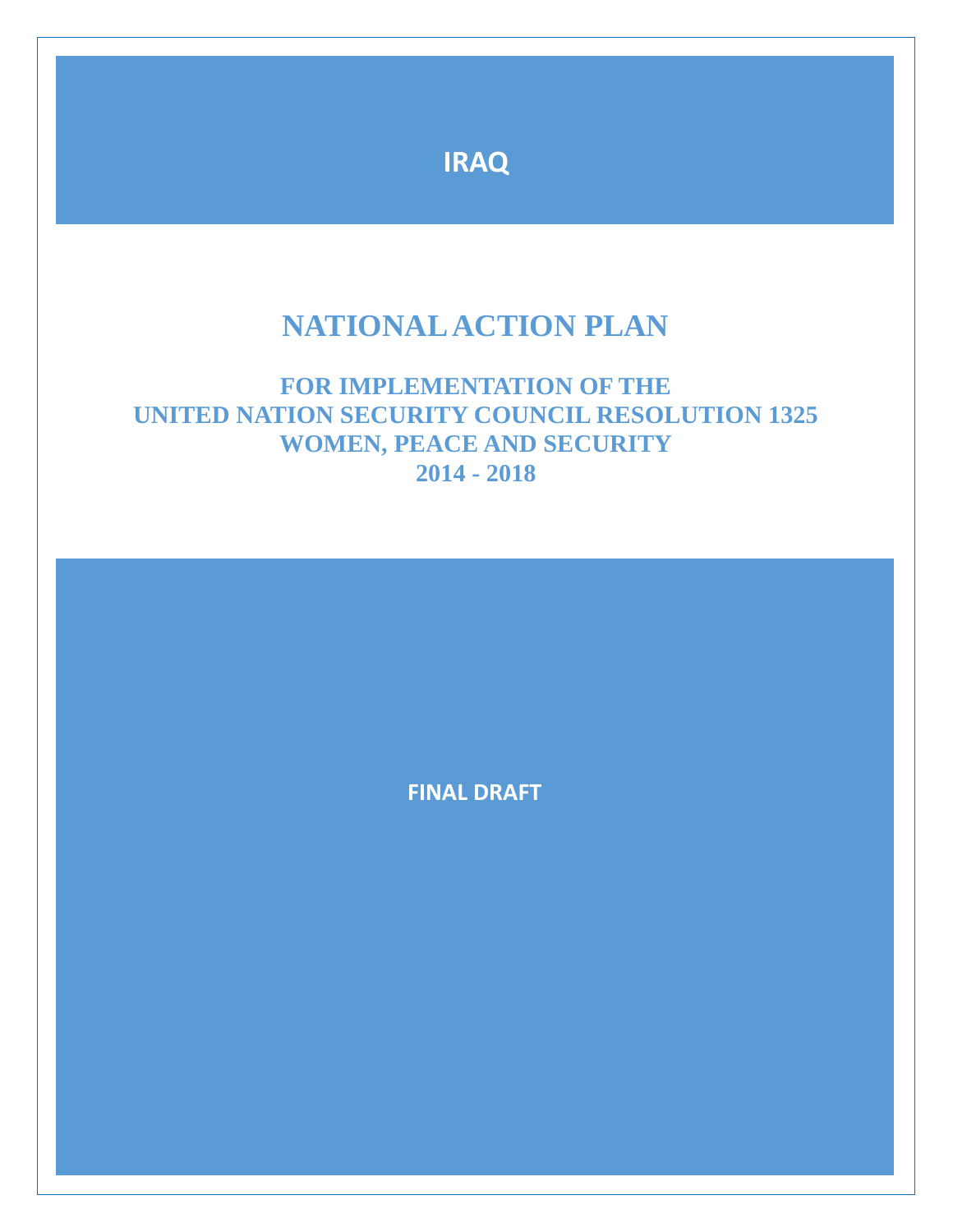# <span id="page-1-0"></span>**Contents**

| 1.   |                                                                            |  |
|------|----------------------------------------------------------------------------|--|
| 2.   |                                                                            |  |
| 3.   |                                                                            |  |
| 4.   | Constitutional, legal and policy provisions on women, peace and security 7 |  |
| 4.1  |                                                                            |  |
| 4.2  |                                                                            |  |
| 4.3  |                                                                            |  |
| 5.   |                                                                            |  |
| 5.1. |                                                                            |  |
| 5.2. |                                                                            |  |
| 5.3. |                                                                            |  |
| 5.4. |                                                                            |  |
| 5.5. |                                                                            |  |
| 6.   |                                                                            |  |
| 6.1. |                                                                            |  |
| 6.2. |                                                                            |  |
| 6.3. |                                                                            |  |
| 7.   | Institutional arrangement for the implementation of the Action Plan  17    |  |
| 8.   |                                                                            |  |
| 9.   |                                                                            |  |
|      |                                                                            |  |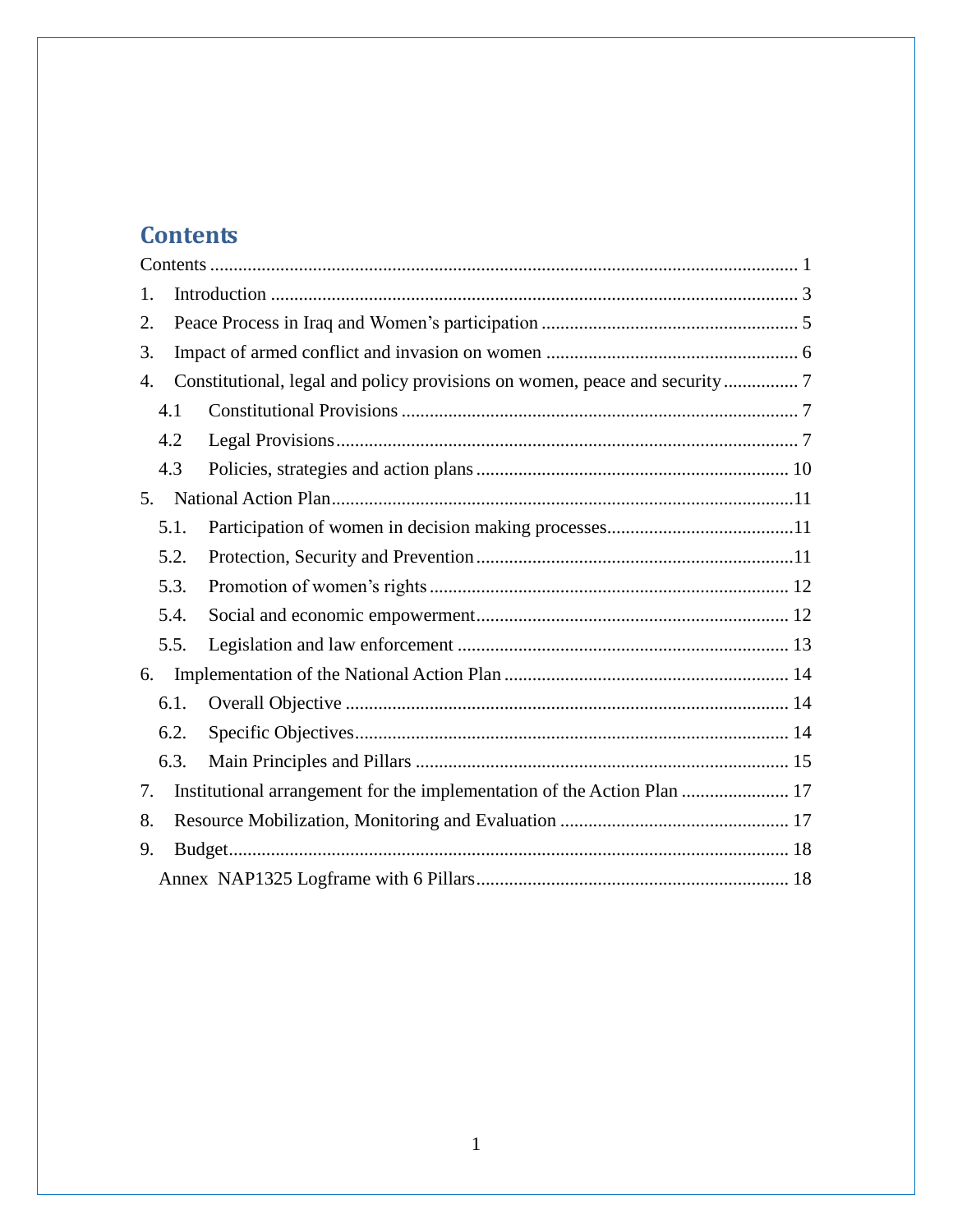**The Federal Government of Iraq and Kurdistan Regional Government have committed themselves to promote all efforts towards strengthening the role of women in the society. The implementation of United Nation Security Council Resolution 1325 (2000) on Women, Peace and Security is an important part of this commitment. The national action plan (NAP) has been elaborated in order to implement the resolution by responding to the needs and interests of women in Iraq and the Kurdish region. The plan was drown in cooperation between the Ministry of Women's Affairs, Ministry of Interior and the Ministry of Defense in Baghdad, and Ministry of Interior and Women's High Council in Kurdistan and the Iraqi NAP1325 Initiative (I-NAP1325 Initiative), an initiative of women's rights organizations and networks across Iraq and Kurdistan.** 

**This plan reflects the political will of the two Governments to cooperate with the women's rights civil society organizations for the benefit of all women. It is a part of the governmental effort to contribute to the regional stability and promote peace and justice. The Federal Government in Baghdad and Kurdistan Regional Government are committed to intensify their efforts to increase women's participation in the decision making, to provide protection to women and rehabilitation for abused women and to amend discriminatory for women legislation in pursue of enhancing and promoting gender equality in Iraq, regionally and globally.**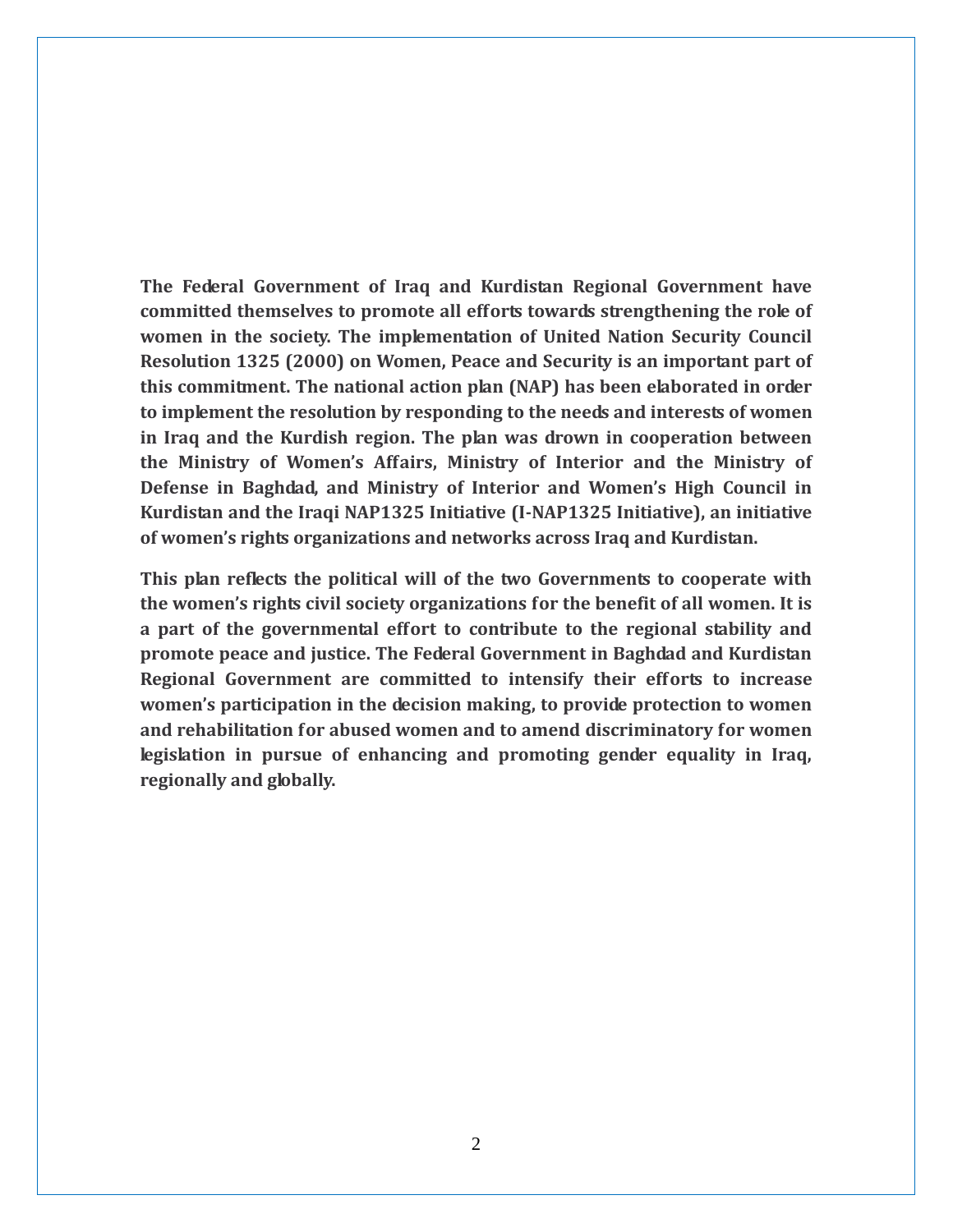## <span id="page-3-0"></span>**1. Introduction**

It is our belief that human rights should be respected, reinforced and applied equally to all, without any discrimination based on gender, language, origin or religion, ideology or beliefs. Therefore, any violation of these rights or disregard of; any use of violence against women contradict these principles and human values of equality and endangers the society as a whole as well as its capacity to live in peace and achieve progress and development. Such violations lead to suffering and arbitrary coercion and deprive women of their individual freedoms, fundamental rights and dignity. Thus, societies and governments should condemn and prohibit in every possible way such violations, be it within the family or the community.

The United Nation Security Council Resolution (UNSCR) 1325 on Women, Peace and Security, October 2000, has been issued to put an end to all violations perpetrated against women during and after armed conflicts and wars, in conformity with other international women's rights instruments and treaties and the Universal Declaration of Human Rights. Women should be protected against any violation of their rights and they shall be enabled to have a full participation in decision making processes that shape their lives.

We believe that modern Iraqi society can reorganize social and family relations and guarantee the protection of women's rights and the participation of women in creating a safe society where all can live decently and in peace, and achieve justice and equality within social and familial environment; can harmonize laws and systems with universal norms and standards and realize the aspirations of the civil society towards reinforcing and promoting women's rights.

Human society cannot achieve its goals in development and progress if half of its members are exposed to discrimination and prejudice. When human beings are deprived of their freedom they lose their legitimacy, dignity freedom and will. The issue of equality between women and men is vital and inseparable from the development of the community and society as a whole. Empowering women and reinforcing their active participation in all fields of social, economic and political life is in itself a noble human goal in our contemporary world. Respecting human rights and achieving equality is an indicator of a society's development, and countries and societies live in a better state of peace and well-being when all their components enjoy equal rights and opportunities.

The Iraqi society and Iraqi women in particular, have suffered difficult conditions and catastrophes after several wars and economic sanctions that had a strong impact on women, and denied them – or at least partly led to denying them – access to their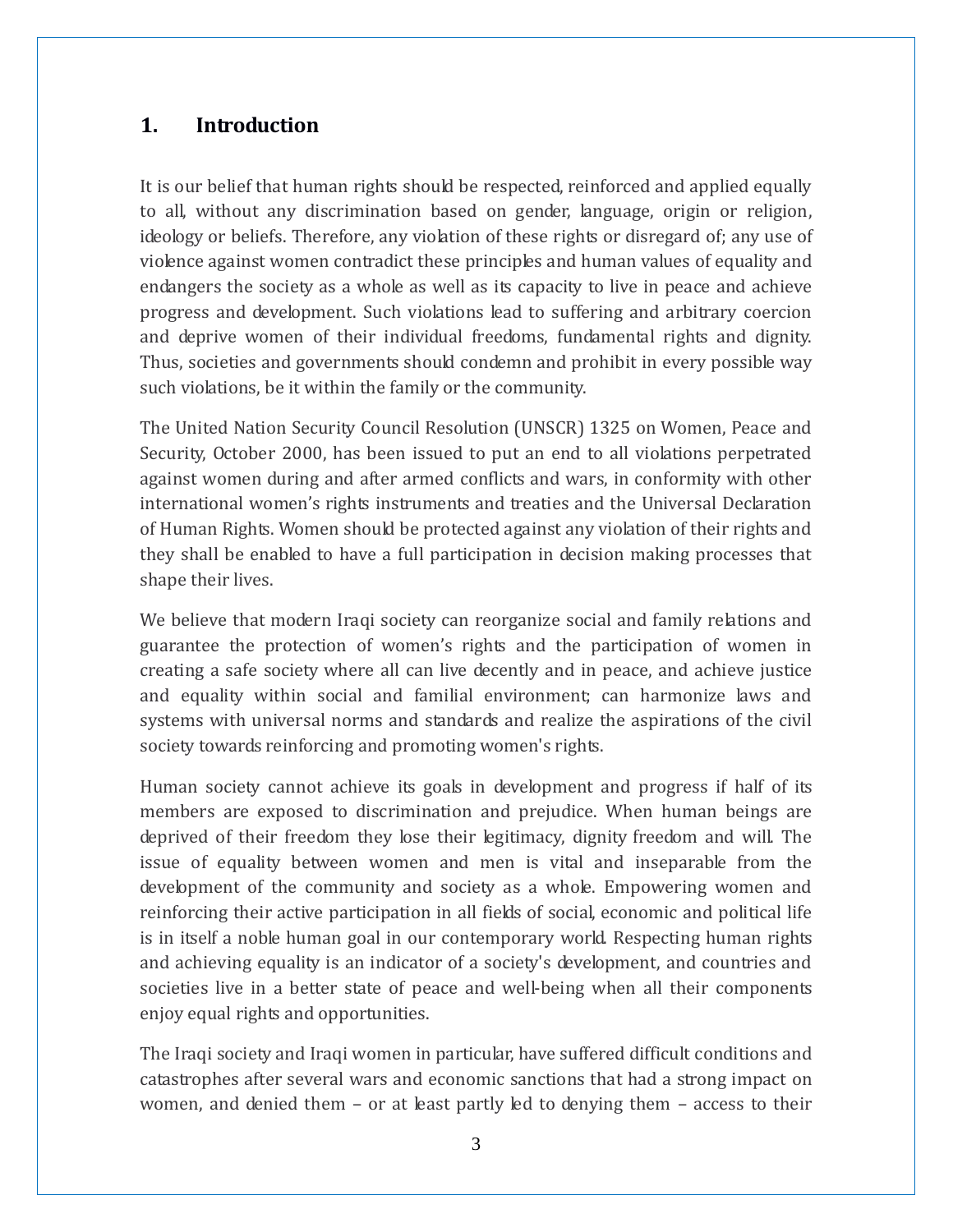fundamental rights. Even if door is wide open to women's participation and equality, it cannot become real unless there is a clear strategy and vision, an official apparatus and a legal structure to apply them; the axis being democracy, justice, equality and respect for human rights of women in order to provide an adequate social, educational and health system, ensure the participation of women and promote the peaceful advancement of society within the political and economic system.

There is a close relationship between the concept of empowering women into becoming autonomous and performing their social roles, and the provision of human security. It is thus necessary to integrate women in the efforts for peace and security in cases of post-armed conflict and crises, on the national and international level. Their participation and contribution to these efforts is a confirmation of their role as actors and not merely as victims of these conflicts.

The objectives of UNSCR 1325, increasing the participation of women in peace preservation and conflict resolution at all levels, incorporating the views of women in peace agreements, dealing with the impact of conflict on women, and protecting women from sexual abuse and criminalizing it –are still crucial and urgent. Despite some progress, a lot remains to be done. Accordingly, there is a need to give a new importance to the implementation of the Resolution through coordinated efforts on international and regional levels.

Recognizing this need, a Cross-Sector Task Force for development of a national action plan was formed by representatives from the executive and legislative authorities from the Federal Government in Baghdad and the Kurdish Regional Government, (KRG), and women's NGOs. National consultations, workshops and meetings were held in order to define the strategic objectives, specific actions, expected results, indicators, implementing agencies and time framework of this plan, reaching a common will to work for the advancement of peace and security in Iraq through enhancing the active participation of women in the process of construction and development of society, women being considered as equal actors in the process of developing the social and cultural environment.

The formulation of an action plan for women, peace and security and to launch it is the first step into putting regional and international decisions into practice.

The national action plan includes programs, projects and activities that were conceived so as to fulfill these strategic goals. The plan also encourages allocating resources, monitoring budgets and mobilizing local, regional and international support. International, regional and national experiences have proven that the role of civil society in the process of empowering women, identifying challenges and designing strategies is crucial, and form a lobbying groups on stakeholders and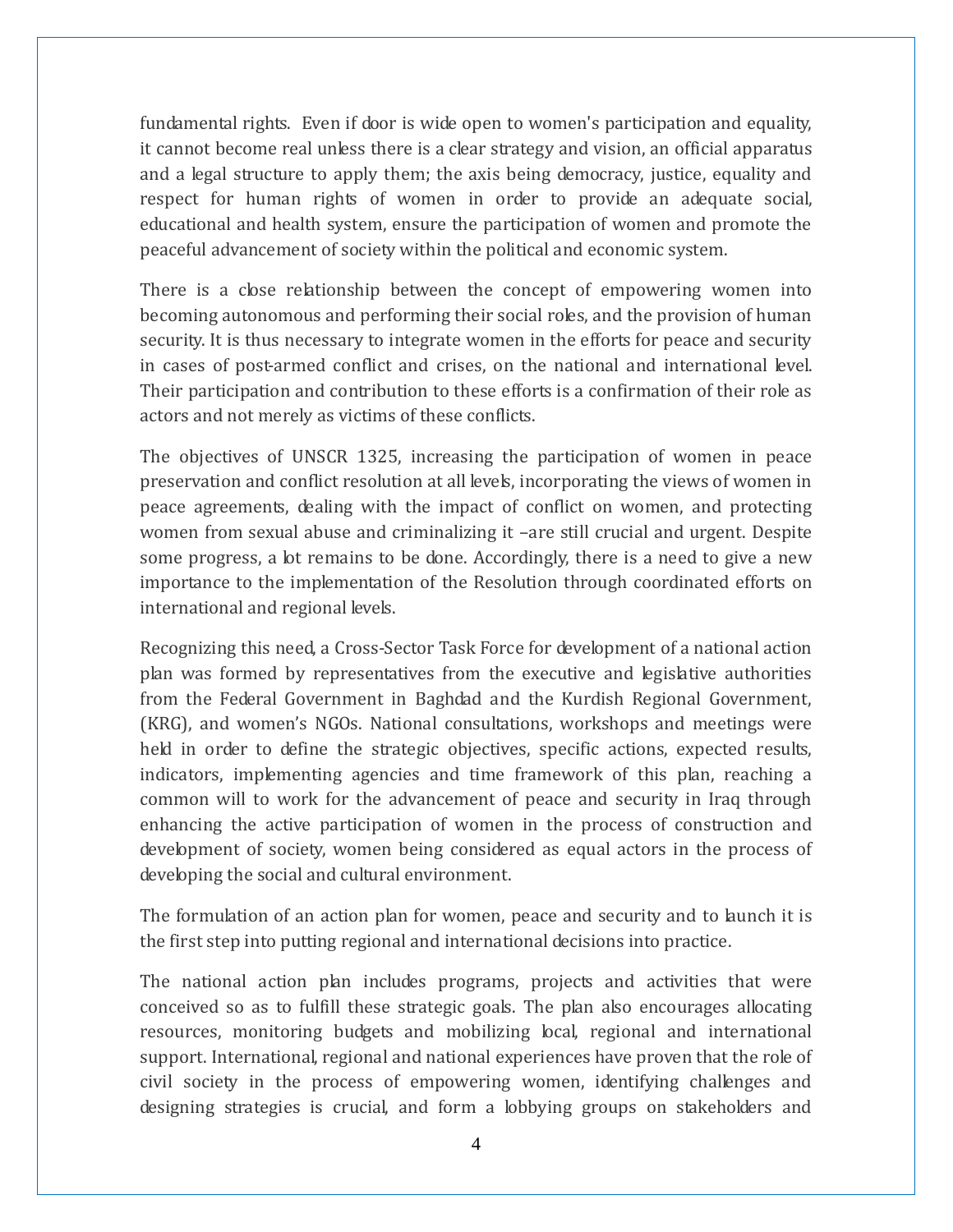monitor their performance, therefore the women's rights organizations are central partner in the promotion and protection of women's rights and the implementation of this national action plan.

## <span id="page-5-0"></span>**2. Peace Process in Iraq and Women's participation**

Iraqi Women have played an important part during times of armed conflicts and deterioration of social conditions. They have long struggled to maintain social order and ensure its sustainability. But despite their early involvement in the process of construction and development and the role they have played and are still playing in shaping the future of Iraq and preserving its identity and unity, and despite the sacrifices they have been making daily and willingly, they are still struggling on all levels to preserve the country, society and family while facing challenges that still question the right of women to equal access to leadership positions and consider national issues to be exclusively masculine, without any will to put that into question or reconsider it.

Women have participated very keenly to the political movement towards democracy building and strengthening, in both private and public sector, ever since its beginning in 2003. Iraqi women have also accessed the legislative branch –through international tools – yet there is an ongoing debate on the importance of involving women in negotiations and important meetings. Indicators of women's participation in leadership positions started going down day after day, reflecting the fragility of the democratic process and the extent of its efficiency: women occupied 6 ministerial portfolios out of 36 in the first transitional government, with none of them occupying one of the four sovereign positions. Women representation was of 11% in the Council of Ministers and 32% in the National Assembly, and when the Constitutional Committee was formed, only 9 out of 55 members were women.

The Iraqi House of Representatives was elected with the participation of 74 women in 2005, ie a ratio of 25,8%. But when the committee for modifying the Constitution was selected, women participation was only 2 out of 27, i.e. 7%. The regression of women's representation in the executive power was visible in the government with only 4 ministries headed by women, a figure that was further reduced to 3 with the withdrawal of the Minister of Women's Affairs. In the last elections (2010) women's participation reached 25%, and still they were not represented at all at the head of the legislative instances nor in the committee for peace and national agreements. Women's participation also regressed in executive power, with only one ministry being given to a woman the Ministry of Women's Affairs. There was also a regression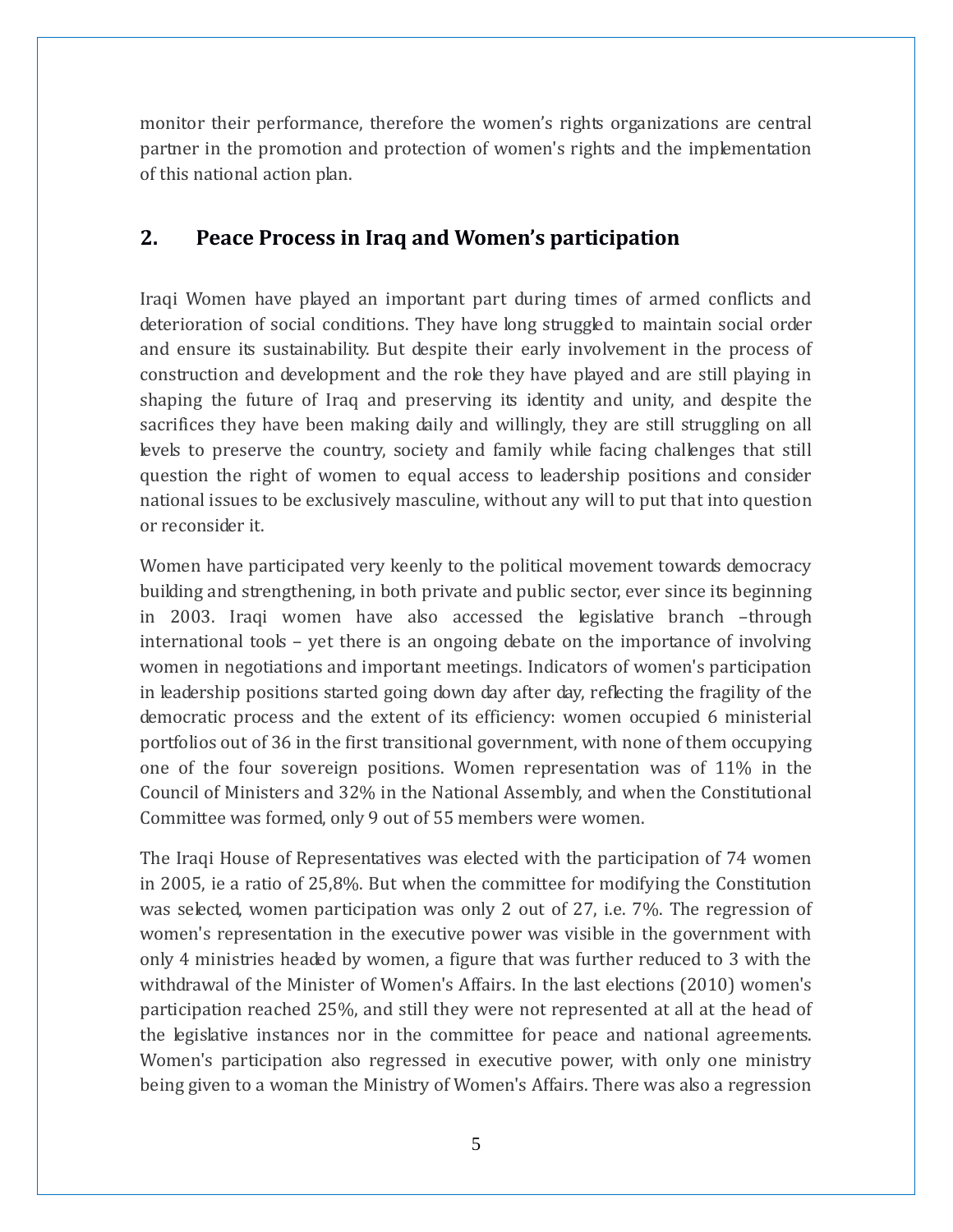in women representation after a woman was in charge in the Ministry of Interior and the Ministry of Commerce at different stages. Moreover, there is a lack of gender equality in the position of University Chairs in Iraq and in non-governmental organizations.

In Kurdistan there was an improvement of women's participation in the legislative authority with 30%.

Women participation is an indicator of society's political freedom and democracy, and of social freedom given to women to participate and fulfill their role the way they should.

## <span id="page-6-0"></span>**3. Impact of armed conflict and invasion on women**

Women are very vulnerable during wartimes. In addition to the risk of being direct war casualties, they have to assume additional responsibilities. Caring for their household in such extremely difficult circumstances is sometimes aggravated by the death of the spouse or family members and the emotional and financial toll it takes. Because of the Iraqi patriarchal system, in the absence of a male relative, a woman lacks economic, physical and social protection and support. Already suffering from rapidly decreasing socioeconomic rights, "women and gender relations have been particularly hard-hit by economic sanctions (1990-2003), as well as by the recent war in 2003 and its ongoing violent aftermath." (Al-Ali: 2005).

Like many wars that have occurred in the second part of the 20th century, the Iraqi war did not take place on a distant war front: it was rather associated with the breakdown of order, livelihood systems and social norms, having a particular impact on women, both in their persons and in their socially constructed roles. Long-lasting wars have transformed the Iraqi society in diverse ways, not the least so economically.

Sexual assaults are part of the dangers faced by women in time of armed conflicts. Moreover, in a traditional society of Iraq, the victim suffers a double trauma: the assault itself, and the social stigma and shame associated with the assault.

Researchers have also found that domestic violence increases in the aftermath of military conflicts, making women war victims in yet another way. Violence against women is today on the rise due to various factors, engendered directly or indirectly by war.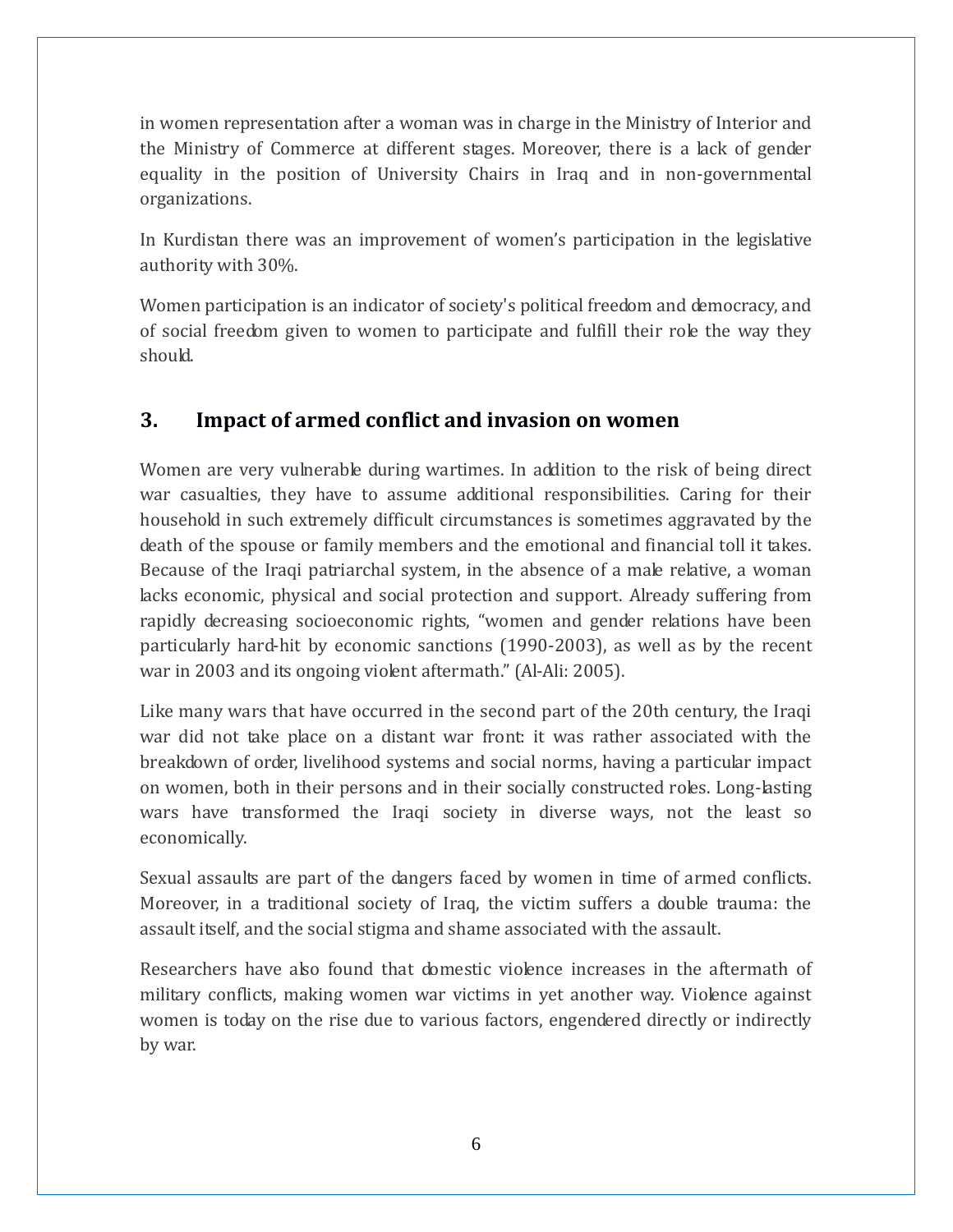## <span id="page-7-0"></span>**4. Constitutional, legal and policy provisions on women, peace and security**

## <span id="page-7-1"></span>**4.1 Constitutional Provisions**

The Iraqi constitution from 2005 refers in its preamble to the care for women and their rights, children and their issues and to spreading the culture of diversity. It stipulates in Article 14 equality before the law without discrimination on the basis of sex, and considers of Iraqi nationality everyone born to an Iraqi father or to an Iraqi mother (Article 18/2). Article 20 stipulates that the citizens, men and women have the right to participate in the public political affairs and to enjoy the political rights including the right to vote, elect and run for election. Article 29/2 has ensured the protection of motherhood, childhood and old age, and clause fourth has prohibited all forms of violence and oppression in the family, school and society. Article 30/1 has guaranteed for the individual, the family and namely the child and the woman, social security, health insurance and the basic requirements for living a free decent life that would provide for them a suitable income and housing. Article 37/3 has prohibited slavery, trading in slaves, women, children and sex.

Article 49/4 has stipulated that the electoral law shall aim at having women's representation of not less than the quarter of the number of parliamentarians.

However, Article 41 has stipulated that "Iraqis are free to adhere to their personal status according to their religion, sects, beliefs or choices. This entails the dispersion of the legal provisions that are applicable to the Iraqis in their personal status, and the application of the rules and religious rulings of every sect, doctrine or religion to its followers.

The constitution has stipulated the necessity of issuing laws to complement it and to regulate important matters it referred to, such as the freedom of expression, the freedom of the press, of assembly, of peaceful demonstration and the freedom to establish associations and political parties. It also stipulates the prohibition of violence, oppression at home, work and school. However, these laws have not been issued till now, despite the considerable importance to pass them in the current phase, namely the law of political parties, and the necessity to include in it a meaningful and appropriate representation of women in the formed parties.

## <span id="page-7-2"></span>**4.2 Legal Provisions**

Several legal actions towards strengthening women's participation have been approved by the government. An anti-trafficking law was approved together with the formation of the Federal Committee of several ministries to implement the 2012 adoption of law on "compensation for victims of terrorism and the martyrs of the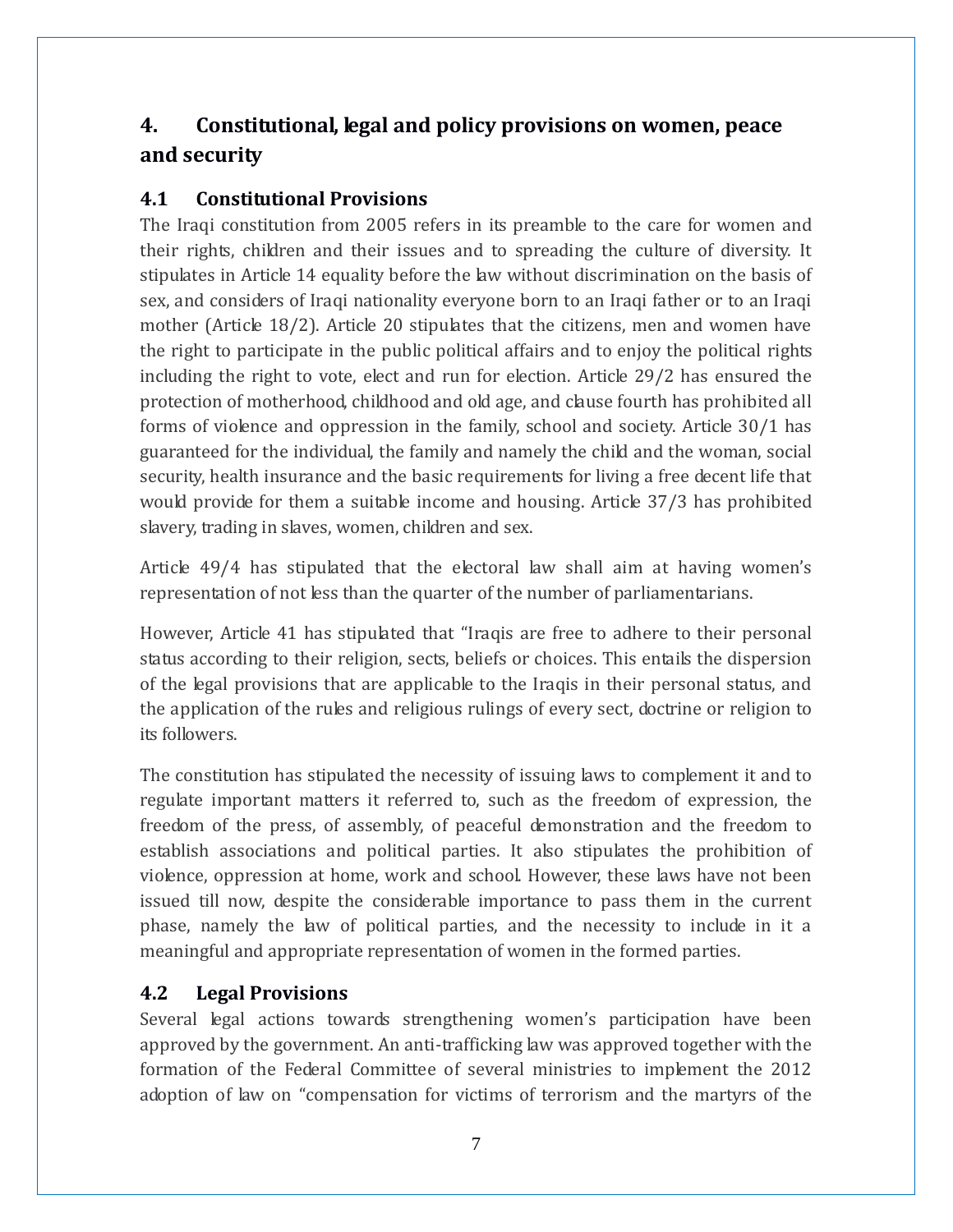army and police". A law allowing women to work in the security services (Ministry of the Interior and the Intelligence) has been adopted. Furthermore an action plan has been implemented, leading to the Ministry of Environment removal the mines in the territory of previous wars. Under discussion is the change of the prison system and the establishment of modern prisons for women and men and many local initiatives take place to raise awareness of the contents of Resolution 1325.

However discrimination in law still exists. The Iraqi ordinary legal system has included several discriminatory provisions against women, namely in the punitive aspect. The Iraqi valid penal code has considered that the husband's disciplining his wife is a form of using his right, as it considered it to be a reason for allowing it. Article 41 has stipulated "shall not be considered a crime, if the deed has occurred while using a right stipulated by law, and is considered a use of that right:  $-$  #1) "the husband disciplining his wife, and the disciplining by the parents, the teachers, and similar people of minor children within the limits stipulated by the Sharia, the law or the customs". This has allowed the husbands to attack their wives using all forms of beating and insults with the pretext of discipline, within the limits of what is permissible by the Sharia and the customs too, except in Kurdistan where this article was amended in 2001.

It punishes the wife for committing adultery wherever the crime has taken place, and it punishes the husband for adultery, only if it occurs in the marital home, in accordance with Article (377) of the penal code.

The penal code does not criminalize the husband's incitement of his wife to commit adultery, unless she really does commit adultery, thus placing her under the mercy of his pressures until she commits adultery. It omits to criminalize the man's incitement of females close to him other than his wife to commit adultery, and does not accompany the freedom restricting punishment with a financial penalty in a crime that has an economic objective rather than anything else.

Article 398 necessitates dismissing the claim or dropping the lawsuit in the crimes of rape, forced homosexuality and molestation and the halting of the investigation therein, and all the other proceedings against the accused, if a correct marriage is concluded between the perpetrator and the victim. If a verdict has been rendered, the execution is halted, and the lawsuit shall not resume its proceedings nor its implementation, unless the marriage contract ended with a divorce initiated by the accused husband without a legitimate reasons, or with a divorce ruled by the court for reasons related to the husband's mistake or misbehavior, before three years have elapsed following the halting of the proceedings. This means that the law gives the raped and assaulted women as a present to the perpetrator, and it rewards him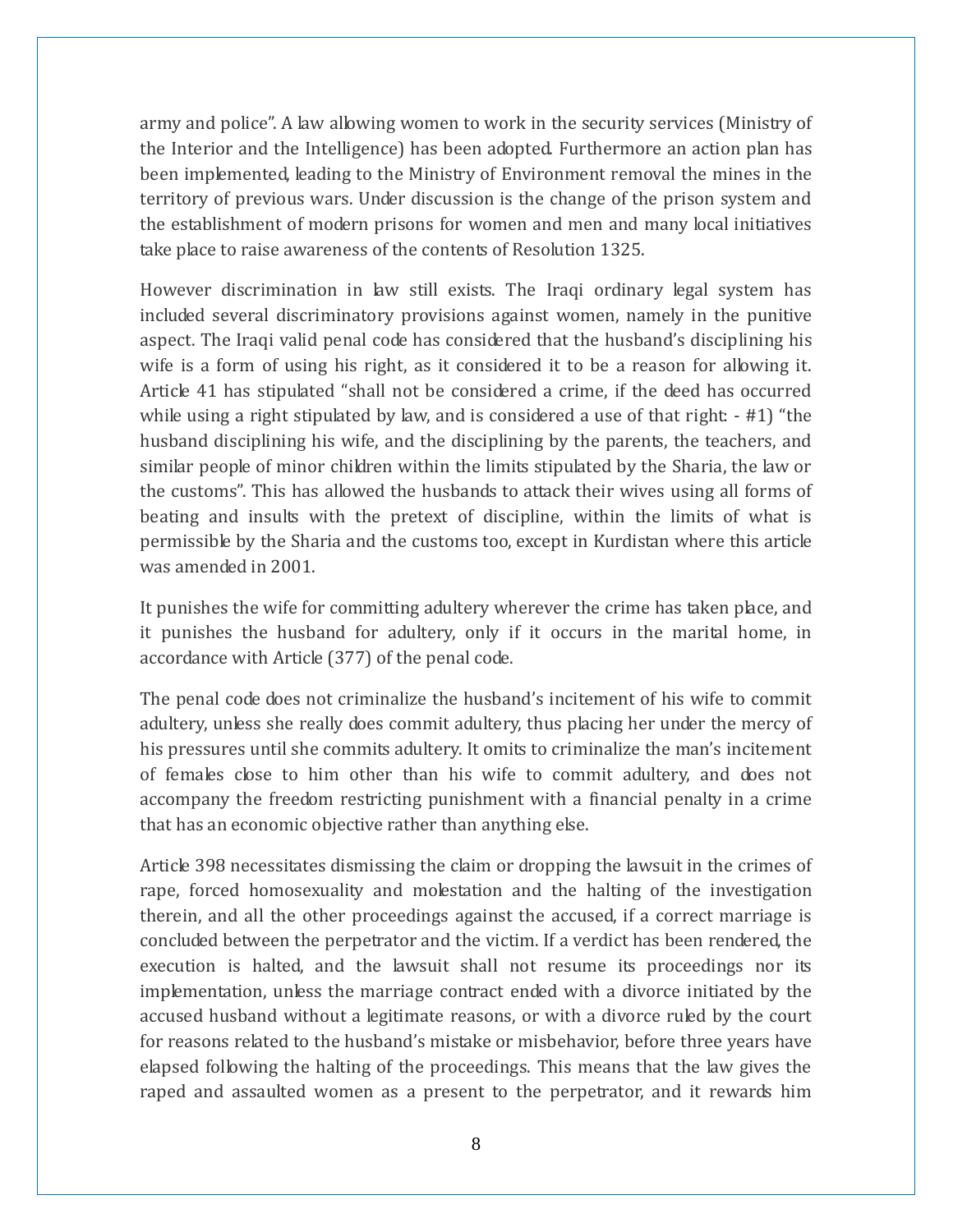rather than punishes him, which would encourage the spreading of crimes and the violation of the rule of law, and wastes the wisdom of the punitive laws in realizing the public and private deterrence, and is unfair to the victims of rape and harassment as it throws them into the houses of their tormentors in highly complicated and dangerous social conditions, instead of providing them with protection and reintegrating them into the society.

The penal code has reduced the punishment in an exaggerated manner to imprisonment between (24hours - 3hours) only, in a form of honor crimes, if the husband were to surprise his wife or of his female relatives in a state of adultery or while in bed with her partner, and killed them instantly, or either of them, or assaulted them or either of them in a manner that led to his death or caused him permanent disability. The law in this provision shall be a tool for encouraging the commitment of such ugly crimes, and for the continuation of women killing for social reasons or to adhere to outdated customs and traditions, while the law is expected to stand against them and to work to change them instead of condoning them and encouraging their keeping.

The Iraqi judiciary has long resorted to jurisprudence to consider murder, attempted murder, or assault, to "wash away the disgrace", a mitigating legal excuse, as being an honest motive for committing the crime, and has reduced the punishments of the crimes that were committed to "wash away the disgrace" in accordance with Articles 128, 130 and 131 of the penal law to exaggerated limits, which enhanced the escalation of these crimes, and cemented and stabilized the permanent nature of the customs and the outdated social values related thereto.

Clause 2 of Article 4 of the anti-terrorism law no. 13 for the year 2005 has punished by life imprisonment, everyone who intentionally conceals any terrorist action or harbors a terrorist with the aim of covering up for him. The provision has treated on an equal footing, in criminalization and punishment, the people that are closely connected to the accused, such as his wife, mother or sister and others, differently from the approach that the penal law has followed in excluding the people close to him from criminalization and punishment in such cases.

The penal law did not criminalize sexual harassment except through public provisions that do not absorb all its forms. Moreover, the valid law no. 71 for the year 1987 has neglected to deal with sexual harassment in the workplace, and did not impose any measures to prohibit it or deal with it.

The personal status law no 188 for the year 1959, even though it is considered an advanced law, compared to the laws of the Arab region, does still consider marriage by coercion to be a true marriage if consummated (Article 9/1), and allows for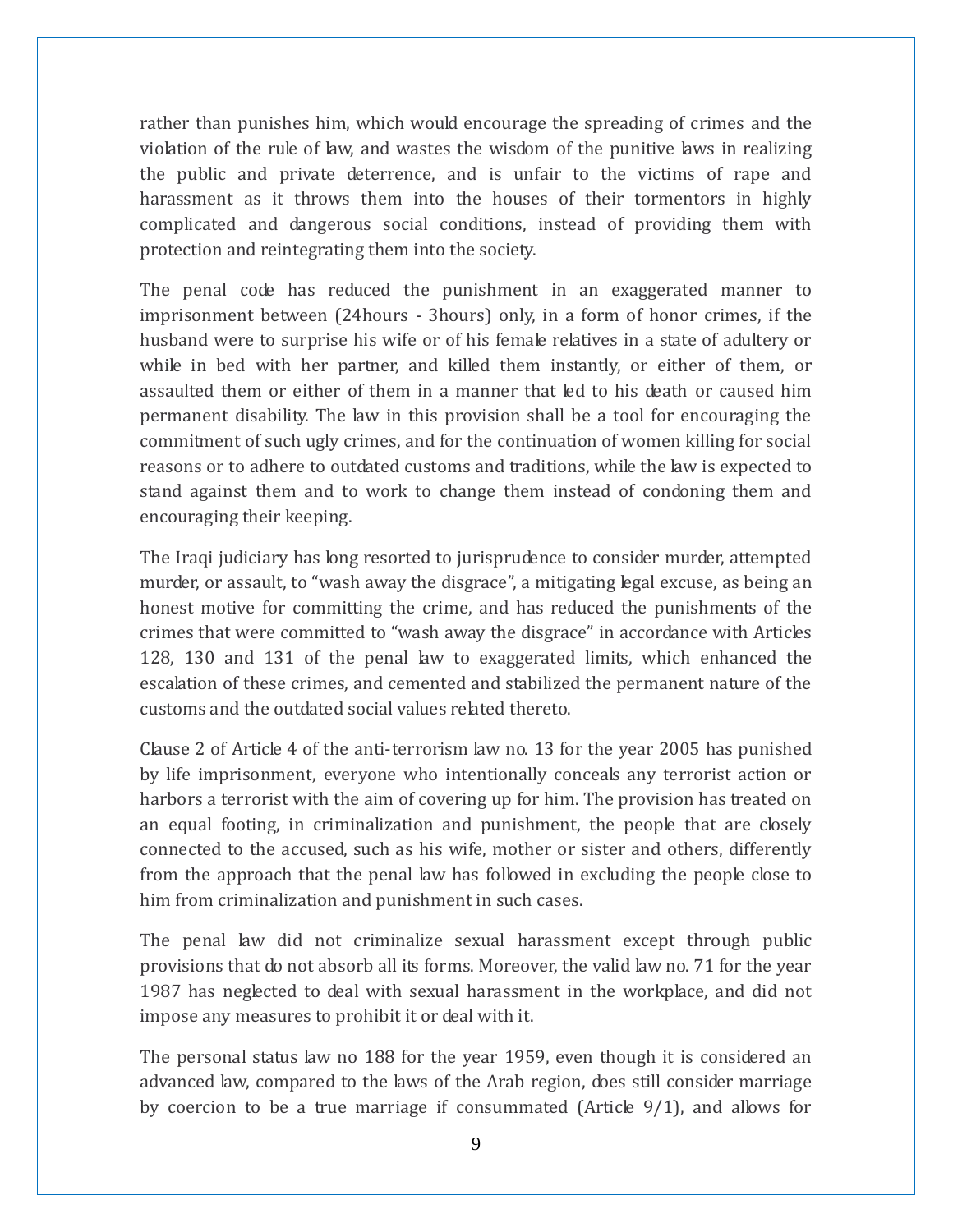polygamy against concessional terms (Article  $3/5,6,7$ ), and still permits the marriage of minor girls under eighteen years, and does not grant the wife the right to use al-Kulu' divorce against her husband, if she no longer tolerates living with him, such as the laws of several other countries of the regions do, and establishes the right of the husband – in the event that he has divorced his wife a revocable divorce – to take her back as a wife, against her will (Article 30, 8/1). Even though the said law grants the custody of the child to the mother (Article 57), the Iraqi law does not give her any role in the upbringing, in the event of the existence of the father. The father solely and exclusively has custody of the little one, whether the custody was related to the person, such as enabling his marriage or to money, such as administering the properties of the little one (Article 27 of the law of minors' care number 78 for the year 1980 amended)

The Kurdistan region of Iraq has remedied with regional laws many discriminatory loopholes against women from what has been previously mentioned. However federal laws are valid throughout the remaining parts of Iraq and they remain unchanged.

Even though Iraq has ratified the CEDAW agreement and the CRC agreement, it did not take the full steps towards fulfilling its obligations under them and lifting the reservations.

#### <span id="page-10-0"></span>**4.3 Policies, strategies and action plans**

In Iraq there are two strategies that have been discussed for some years now:

- 1. Anti-violence against Women Strategy(Adopted and Approved)
- 2. Advancement of Women Strategy (Adopted but doesn't Approved till now).

The Strategy on Anti-Violence against Women was adopted in 2013, while the strategy on the Advancement of Women is still pending. However, both strategies are lacking budget for their implementation.

The KRG has adopted an anti-violence strategy and is also working on a strategy for the advancement of women. No budget implies here either.

The domestic violence law in KRG deals in its many articles with violence against women, among them Article 128, 141, 377 from the Penal Code and Article 125 from the Personal Status Law N188 /year 1959.

In this sense the NAP1325 is a complimentary action plan to the already existing efforts by the government.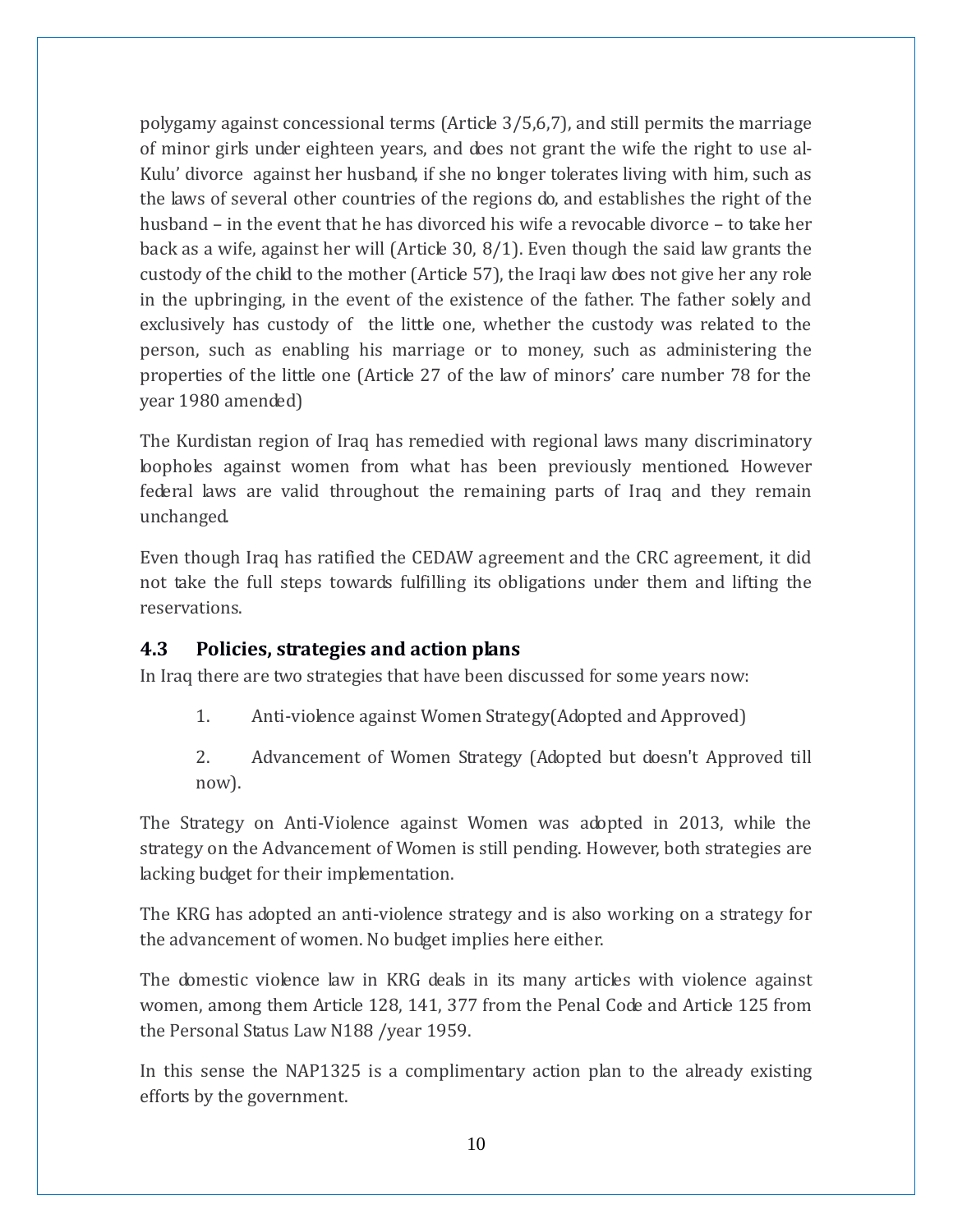## <span id="page-11-0"></span>**5. National Action Plan**

## <span id="page-11-1"></span>**5.1. Participation of women in decision making processes**

The NAP1325 complements the other strategies in Iraq and Kurdistan in order to provide concrete measures for ensuring women's proportional representation. There is a quota of 25% for women, but women continue to suffer social injustice by being grossly under-represented and even completely absent in all decision making bodies and authorities that make decisions related to their lives in the legislative, executive, judicial spheres.

Women are absent in security, media, business. In addition women have been absent from all the reconciliation committees on local level. At the level of civil peace the role of women is limited to the civil society organizations and/or non-formal groups. Even if women hold some positions in formal institutions, their loyalties to their parties or religious groups restrain them from contributing fully and meaningfully to peace. It is still difficult for them to make their voices heard when it comes to women's rights. Political parties are lacking gender equality policies to ensure women's participation in their parties, including on high decision making level. There is a general lack of understanding of the importance of women's participation in formulating legislation, policies and political decision making.

A proportional representation will enable women's increased performance and participation in political and public life, thus paving the way in the long run for raising of women's rights on the political agendas and enabling women's full participation in all resolutions of conflict, increasing the possibility of searching for non-violent ways of solving them and taking women's rightful place in all peace negotiations.

#### <span id="page-11-2"></span>**5.2. Protection, Security and Prevention**

Violence against women, including sexualized violence, the silence around it, together with the taboos and social perceptions of women as objects have been raised as some important barriers to providing security for women and girls from gender based violence. The impunity for crimes committed against women's rights during peace and armed conflict needs to be seriously addressed. Women live in constant fear of violence and abuse of their dignity and do not have access to justice.

Even if Iraq and Kurdistan have adopted strategies and plans to combat violence against women, there is a long way to go to abolish discriminative laws that legitimize it. The institutions with which women victims of violence come into a direct contact after being abused – police, hospitals, courts, are lacking knowledge and awareness on the problem and therefore the victims are often accused for being violated. As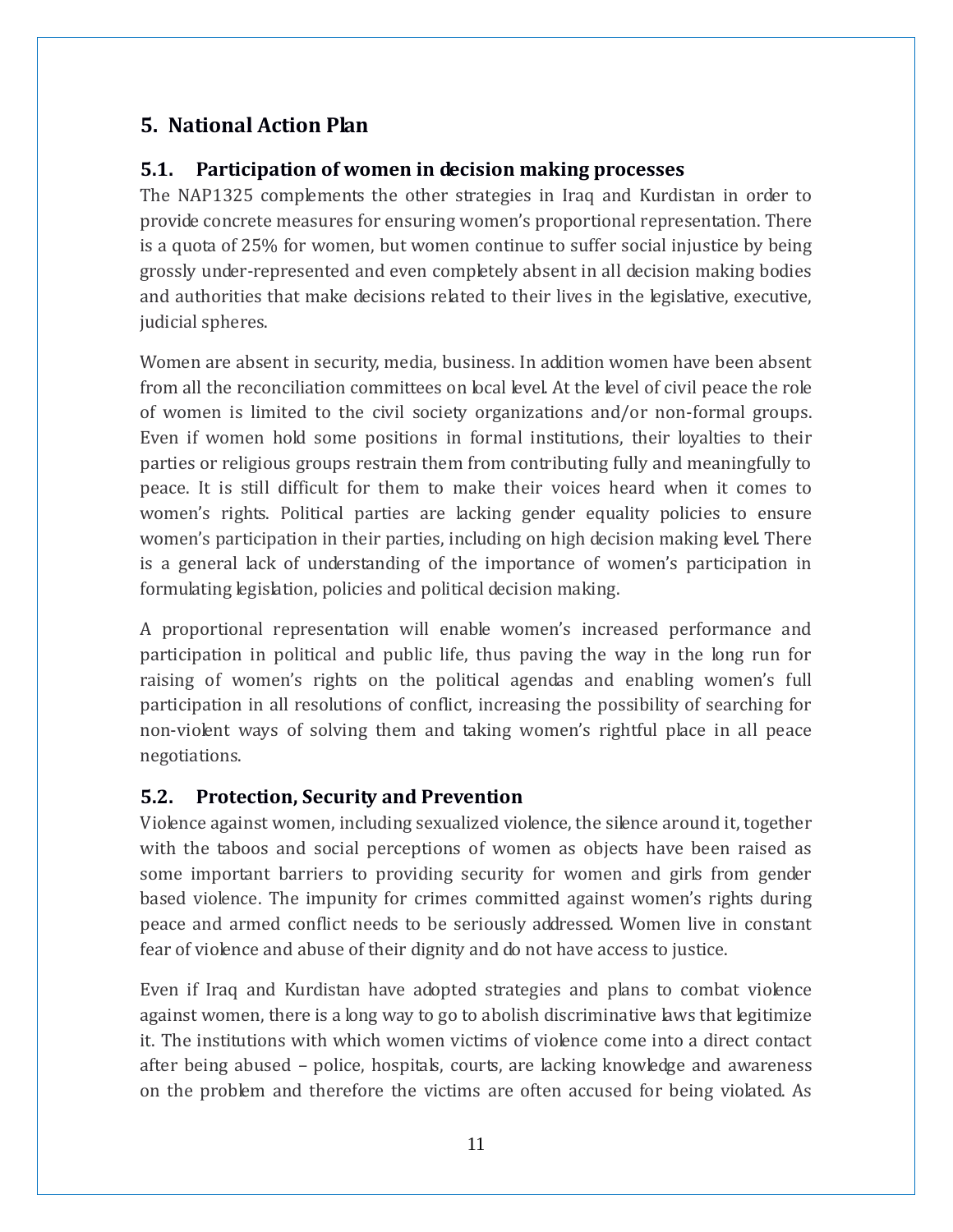social silence and acceptance is still surrounding the problem, there is no gender segregated statistics and no available State statistics demonstrating the real proportion of the problem. After the war, millions of women have remained widows, subject to sexual abuse and rape, trafficking for the purpose of sexual exploitation, without access to justice.

The existence of few safe houses is not enough to provide services for the victims. In addition, the staff working there is often lacking knowledge on the roots of gender based violence and therefore the provided services are not always of best quality for victims.

## <span id="page-12-0"></span>**5.3. Promotion of women's rights**

Promotion of women's rights in Iraq and Kurdistan involves diverse actors and sectors and requires a transversal approach, channels of communication among the ministries and institutions, and a sustainable dialogue and partnership between them and the women's rights organizations, who dedicate themselves to put an end to the discrimination of women. It is necessary to conduct women's rights promotion programs in order to ensure the enjoyment of equal access of women and men to resources and opportunities during the transitional period of recovery. The NAP proposes programs directed towards improving representation and participation of women in all fields of life, addressing and reducing violence against women and ending impunity for perpetrators. An important work also includes raising awareness, empowering women and enhancing their capacities through rights based approach, as well as combatting gender discrimination in the media.

#### <span id="page-12-1"></span>**5.4. Social and economic empowerment**

The collapse of the social security network in Iraq, due to sanctions, war, conflicts and the decline of the rule of law has impacted the social and economic status of women. Iraqi Constitution states that women enjoy equal rights to employment without discrimination, but Iraqi legislation itself contains discriminative laws, which limits women's economic choices. Female heads of households and other vulnerable groups as the poor, the unemployed, the widows, and the internally displaced, lack access to financial resources and social benefits like social security, pensions, and food distributed through the Iraqi government's system. This NAP will enable the revision and actualization of the support policy to these most vulnerable segments of the society.

Some laws (Personal Status Law and Penal Code) perpetuate gender stereotypical roles of women and men hindering women's inclusion in the Iraqi economy. Various reports show that the numbers of impoverished female heads of households is on the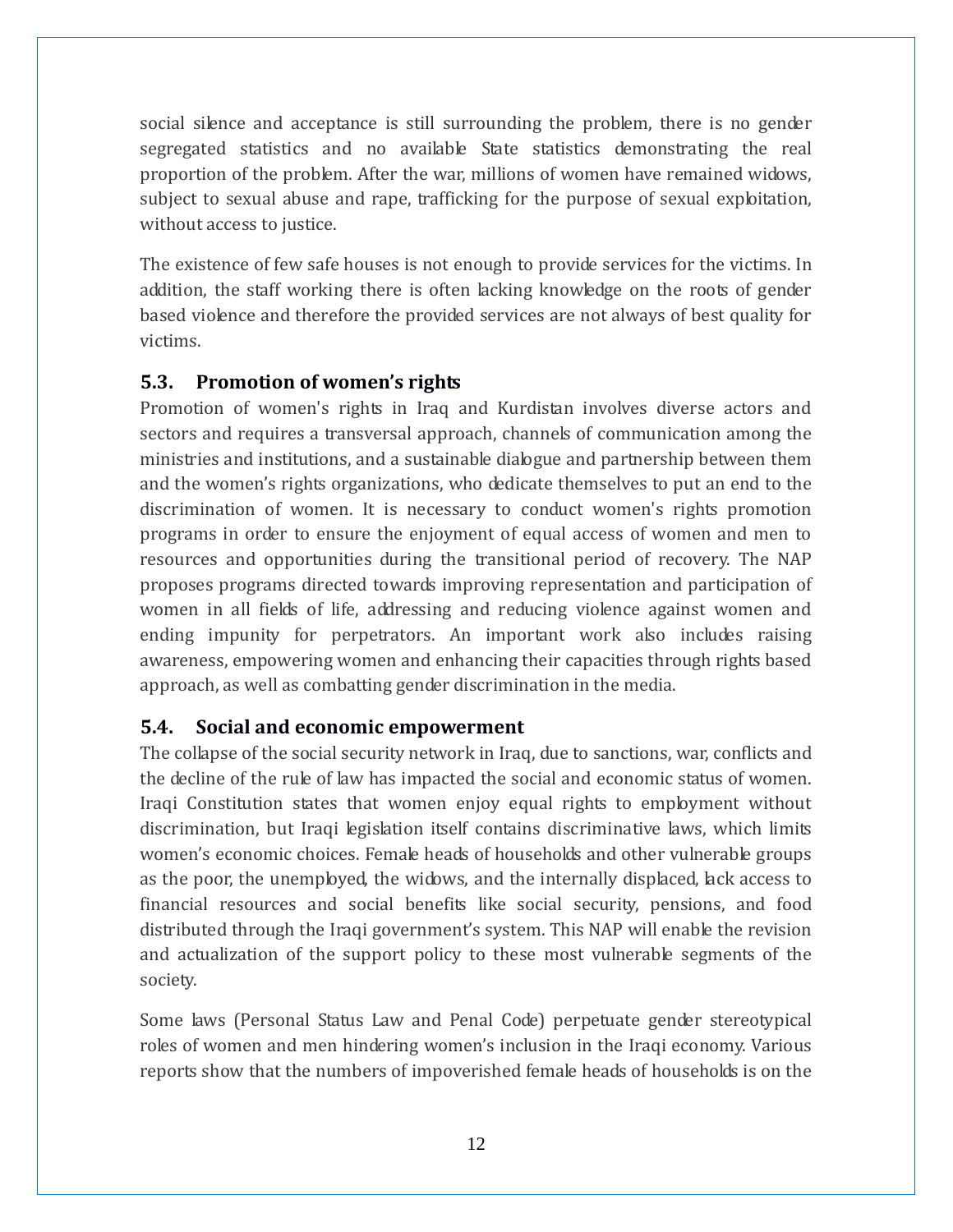rise. Iraqi women still lack equal access to resources which make the face of poverty predominantly female.

## <span id="page-13-0"></span>**5.5. Legislation and law enforcement**

A lift-off the discriminatory provisions against women is needed in order to ensure in the long run women's participation in public and political life, grant them an appropriate and meaningful role in the decision making processes and positions, promote their equal rights, and reinstate their socio-economic role. The following suitable solutions should be adopted to remedy the defect in the Iraqi legal system:

- Abrogating Article 41 of the constitution from the framework of the constitutional amendments that are to be introduced to the valid Iraqi constitutions for the year 2005.
- Expediting the enactment of laws that complement the constitution, such as the law of political parties, social security and protection from domestic violence, subject to ensuring the full participation of women in public and political life, empowering them and promoting their rights.
- Introducing of Quota of not less than 30% of women representation in all decision making positions.
- Abrogating Article 41/1 of the Penal Code.
- Introducing a provision whereby courts will be prohibited from considering the washing-off of the shame, known as "honor crimes" an honorable motivation to commit the crimes, as being a mitigating legal excuse.
- Abrogating Article 377 of the Penal Code
- Amending Article 380 to ensure the criminalization of incitement to adultery without waiting for the occurrence of adultery, and expanding its scope, to include the incitement of Mahram relatives (sister, daughter, mother, ant, wife) to commit adultery, and imposing a more strict freedom-restrictingpunishment, and adding financial punishment to it.
- Abrogating Article (398) of the Penal Code.
- Abrogating Article (409) of the Penal Code
- Excluding the people close to the accused from the criminalization of the act of not disclosing information about the accused of terrorism and covering-up for him, especially the mother, wife, sister and grandmother.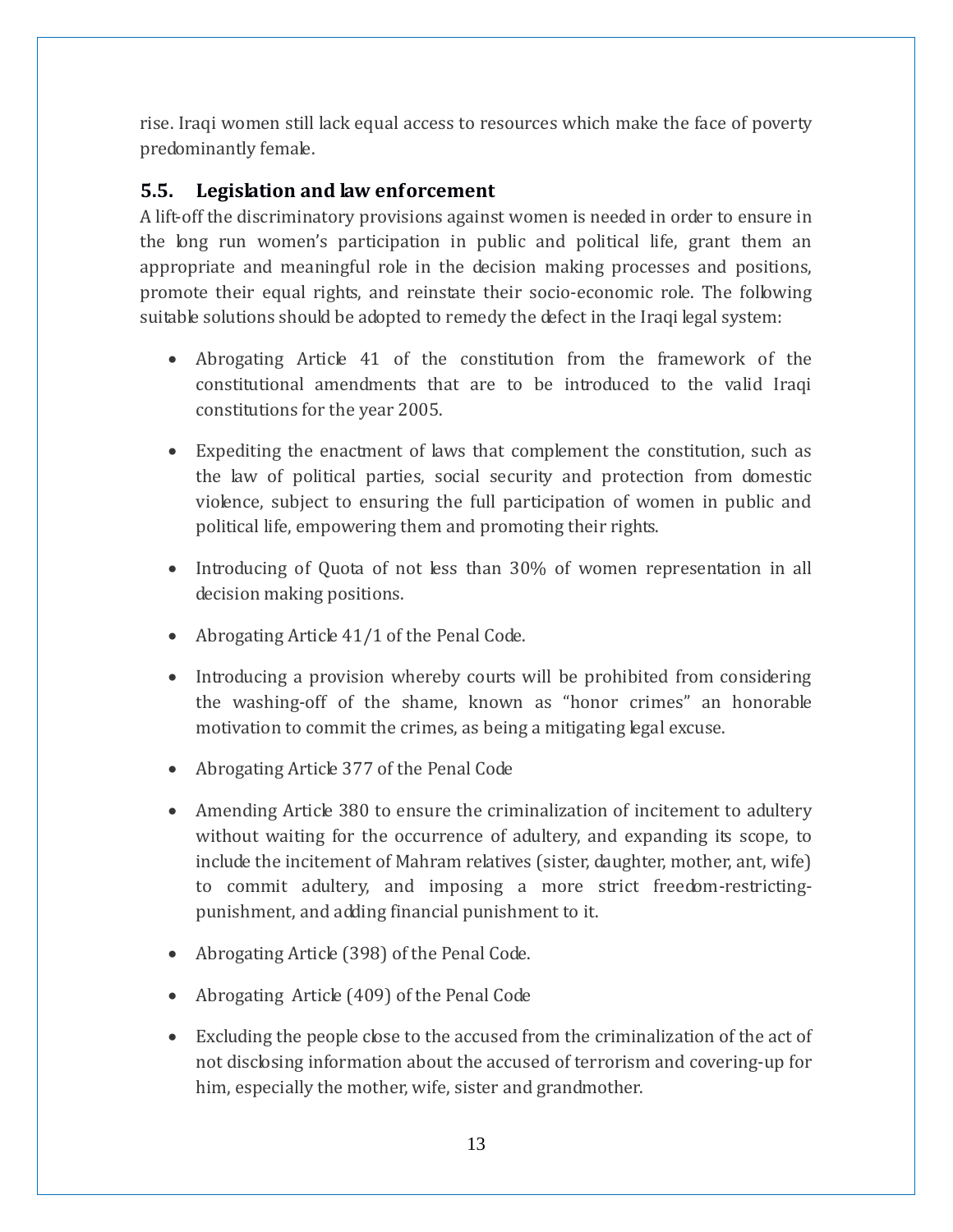- Criminalizing of sexual harassment in the work place, and forcing the employers to take measures to prevent it and deal with it.
- Stipulating that marriage by coercion is invalid even if consummated.
- Total prohibition of polygamy.
- Prohibiting the marriage of young girls below eighteen, and imposing strict punishments for their marriage outside court before they are eighteen years.
- Granting the wife the right of Khulu' even if it's against her will.
- Preventing the return of the revocable divorced wife to her husband against her will.
- Making the custody of the child, regardless the person or the money, jointly shared by both parents.
- Reviewing the Iraqi laws pertaining to women in the light of Iraq's commitments under the international conventions it ratified, and identifying the gap between them, as well as taking the necessary procedures to legislate national laws that respond to these commitments.

## <span id="page-14-0"></span>**6. Implementation of the National Action Plan**

#### <span id="page-14-1"></span>**6.1. Overall Objective**

This national action plan for the implementation of the UNSCR1325 strives to contribute to building and sustaining peace and security in Iraq through enhancing partnerships with civil society and judiciary towards achieving equality between women and men and social justice in all spheres of life to allow women to play their equal role.

## <span id="page-14-2"></span>**6.2. Specific Objectives**

- Increase of the effective and proportional participation of women in decisionmaking positions on local and national level, in all reconciliation committees and peace-building negotiations.
- Increase quota by not less than 30% on all levels: executive, legislative and judiciary and in the local communities as an affirmative action to allow women to play their role in decision making.
- Harmonization of national legislation with international standards and mechanisms for women's human rights, including UNSCR1325, annulling or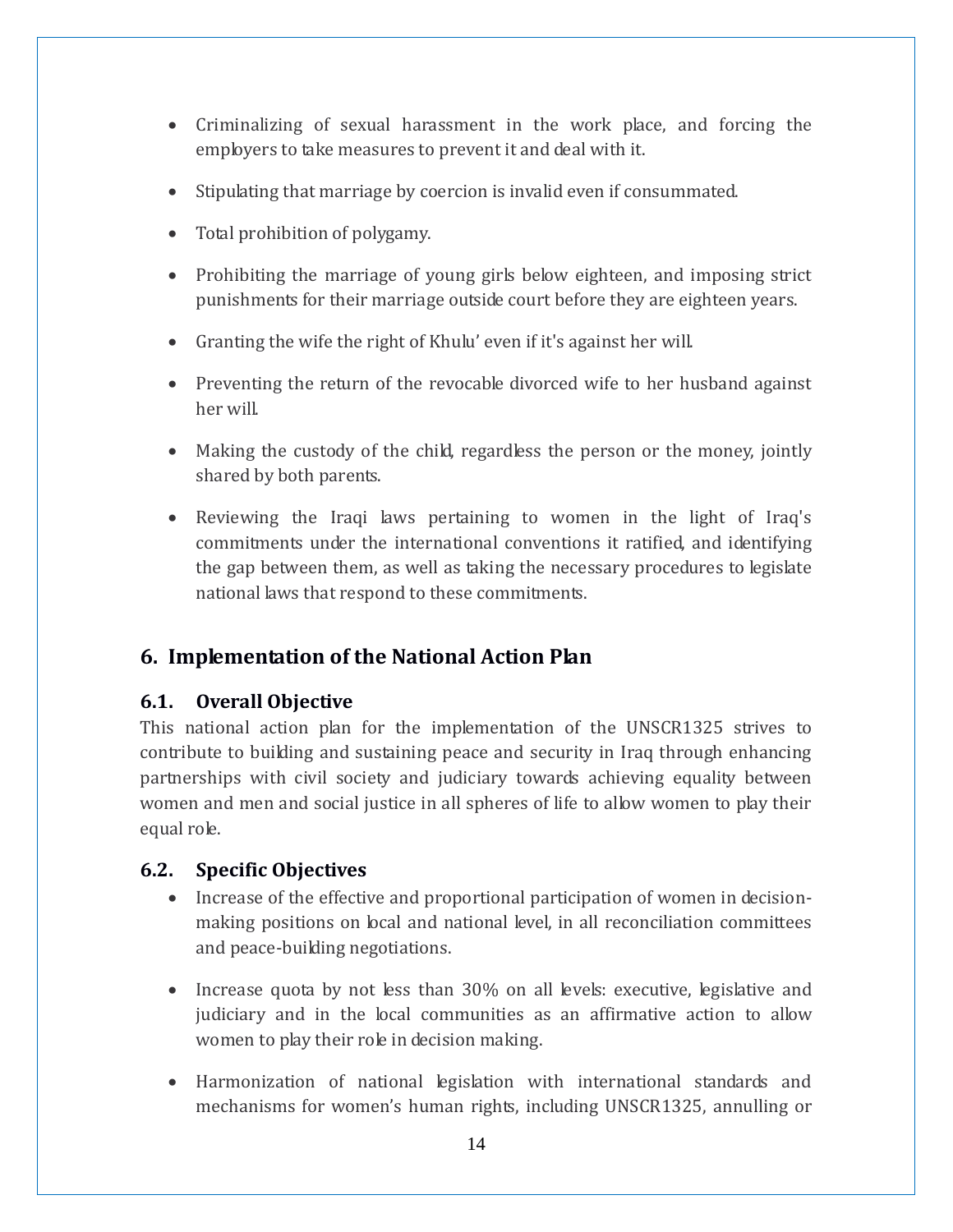amending laws which violate women rights and promulgating/enacting legislations that protects and promotes them.

- Empowerment of women and strengthening of their capacity through rightbased approach.
- Integration and mainstream gender in in all policies and processes related to conflict prevention, conflict resolution and peace-building in Iraq.
- Contributing to the elimination of violence against women and to the providing of safe houses for the victims.

### <span id="page-15-0"></span>**6.3. Main Principles and Pillars**

In order to achieve the above objectives the plan is structured around six pillars Participation, Protection and Prevention, Promotion, Social and Economic Empowerment, Legislation and Law Enforcement and Resource Mobilization. Each pillar has its objective and strategic objectives with corresponding specific actions, expected results and indicators as well as the responsible actors and a timeframe. The plan has also developed a budget for each action. This plan tackles the following principles and pillars:

#### **Pillar 1 – Participation**

The overall objective of this pillar is: Increase influence of women and women's right approach in negotiation, civil peace and in political decision making. It has two strategic objectives:

- Develop mechanisms to ensure sustainable effective and proportional participation of women in decision making positions (legislative, executive, judicial) on local and national level and
- Ensure sustainable effective and proportional participation of women in all reconciliation committees and peace building negotiations

These objectives will be achieved by six major specific actions.

#### **Pillar 2 – Protection and Prevention**

The overall objective of this pillar is: Improve the living conditions of women and ensure their rights and services and access to them therewith. Its strategic objectives are:

 Integrating women's rights in the justice and security system to address and reduce violence against women and end impunity for perpetrators;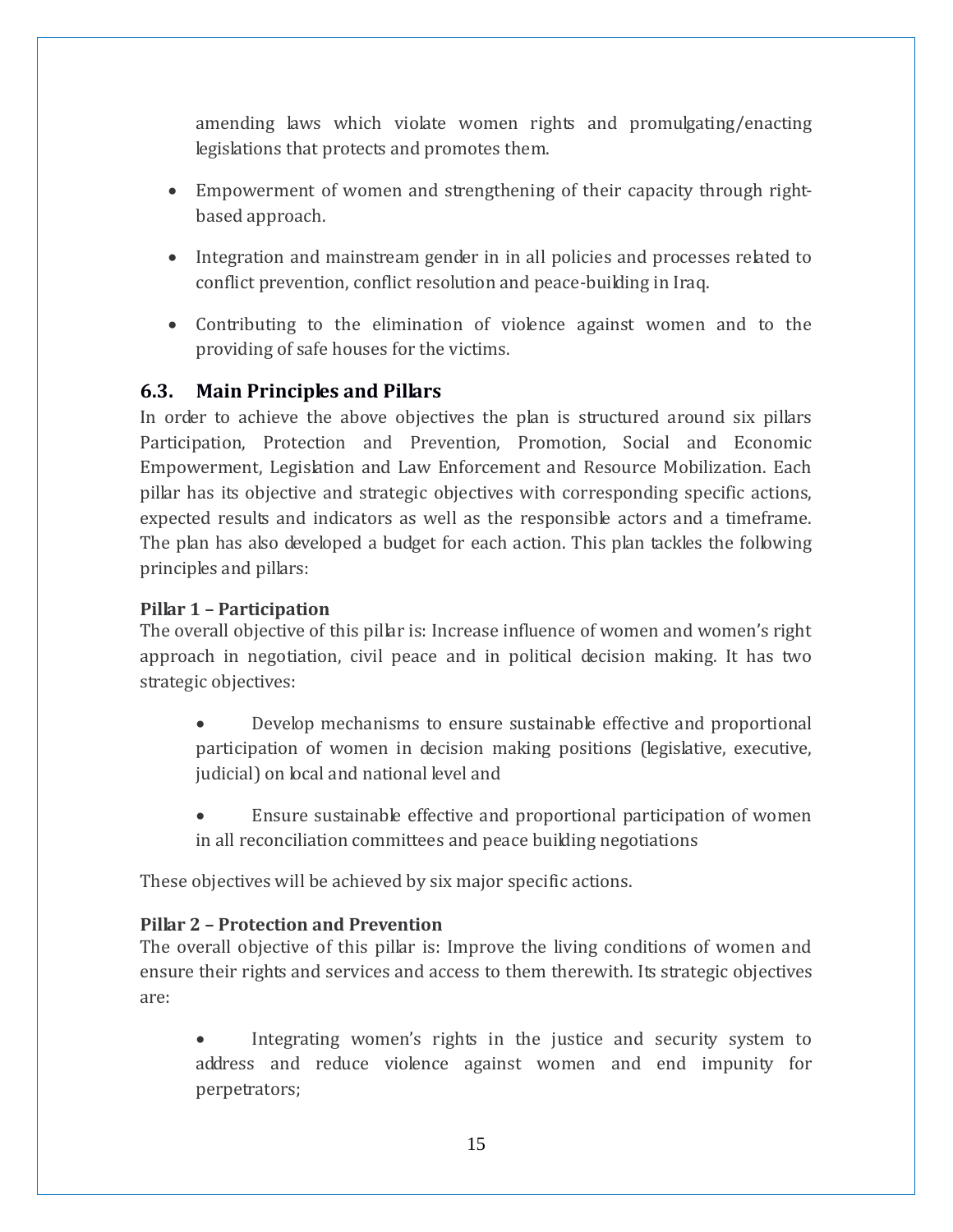• Protection of women from GBV and providing the victims and survivors of violence means for their rehabilitation and reintegration into the society during and after the post-conflict transitional period.

These objectives will be reached through ten major actions.

#### **Pillar 3 – Promotion**

This pillar has an overall objective: Integration of UNSCR1325 on a national level. The strategic objectives are:

- Gender integration and mainstreaming in all policies and processes related to conflict prevention, conflict resolution and peace-building in Iraq;
- Raising awareness, empowering women and enhancing their capacities through rights based approach.

These objectives will reached through six major actions

#### **Pillar 4 – Social and Economic Empowerment**

This pillar's overall objective is: Women in Iraq have better economic conditions and are more independent. This pillar has one strategic objective:

 Ensure the enjoyment of equal access of women and men to resources and opportunities during the transitional period.

It will be achieved through eight actions.

#### **Pillar 5 – Legislation and Law Enforcement**

The overall objective of this pillar is: Harmonization national legislation with international standards and mechanisms for women's rights, including UNSCR1325, annulling articles which violate women rights and promulgating/enacting legislation that protects and promotes them.

The strategic objectives of this pillar are:

- Adopting legislation that respects the basic universal human rights for all women and men;
- Ending impunity for perpetrators and enhancing legislation.

These objectives will be achieved by implementing six major actions.

#### **Pillar 6 – Resource mobilization, Monitoring and Evaluation**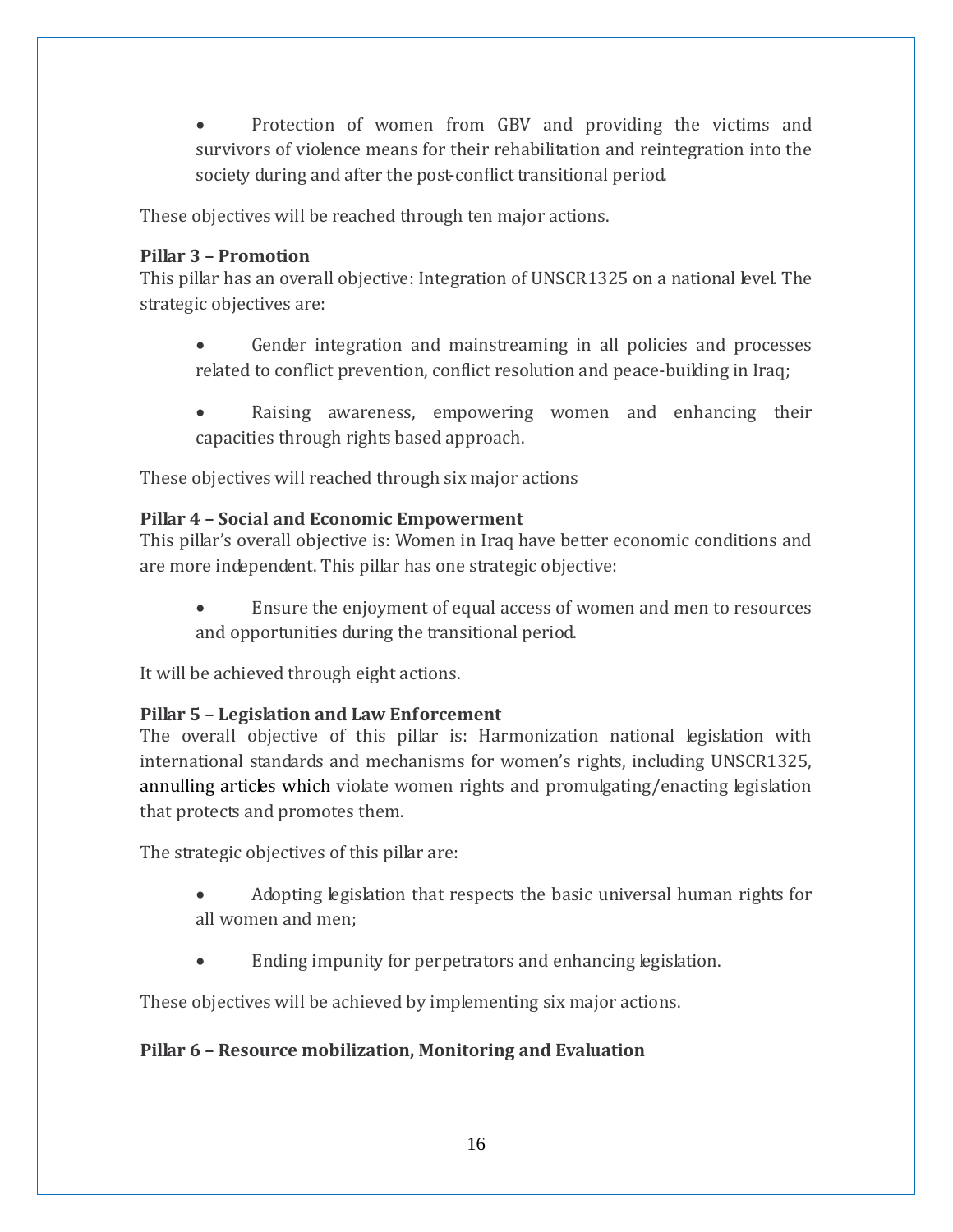The overall objective is: Implementation of NAP1325 has the support of all actors and I-NAP1325 Initiative supports effectively its monitoring. This pillar has two strategic objectives:

- Enabling result oriented and transparent reporting and allocation of fund nationally and internationally
- Enabling tracking of concrete funds for NAP.

Seven major actions will enable the reaching of the objectives of this pillar.

## <span id="page-17-0"></span>**7. Institutional arrangement for the implementation of the Action Plan**

The Task Force NAP1325 is responsible to enact the mechanism envisioned in the NAP and its budget to coordinate the implementation of the NAP through adopting an internal structure with clear responsibilities and duties. It is responsible for the coordination and cross sector cooperation for the implementation of NAP.

## <span id="page-17-1"></span>**8. Resource Mobilization, Monitoring and Evaluation**

The continuous conflicts and violence have affected the national economy and have economically weakened the management of resources that in itself has emerged as a big challenge in the course of transformation of conflicts. Economic resources have to be allocated for the compensation and reparation for addressing the impact of the armed conflict. Therefore, it is necessary to mobilize and generate resources for the purpose of conflict management, transformation and social reintegration. The NAP 1325 has a budget that facilitates this mobilization on national and international level as it allocates concrete estimated amounts for each activity under pillar and for each year. These resources have to be managed and mobilized; they have to be monitored through a thoroughly elaborated M&E plan to be elaborated by the internal structure (see above).

The pillars propose activities and programs addressing concrete needs of women that shall be implemented through their direct involvement, through change of legislation and through proactive approach on behalf of the Federal government and the KRG.